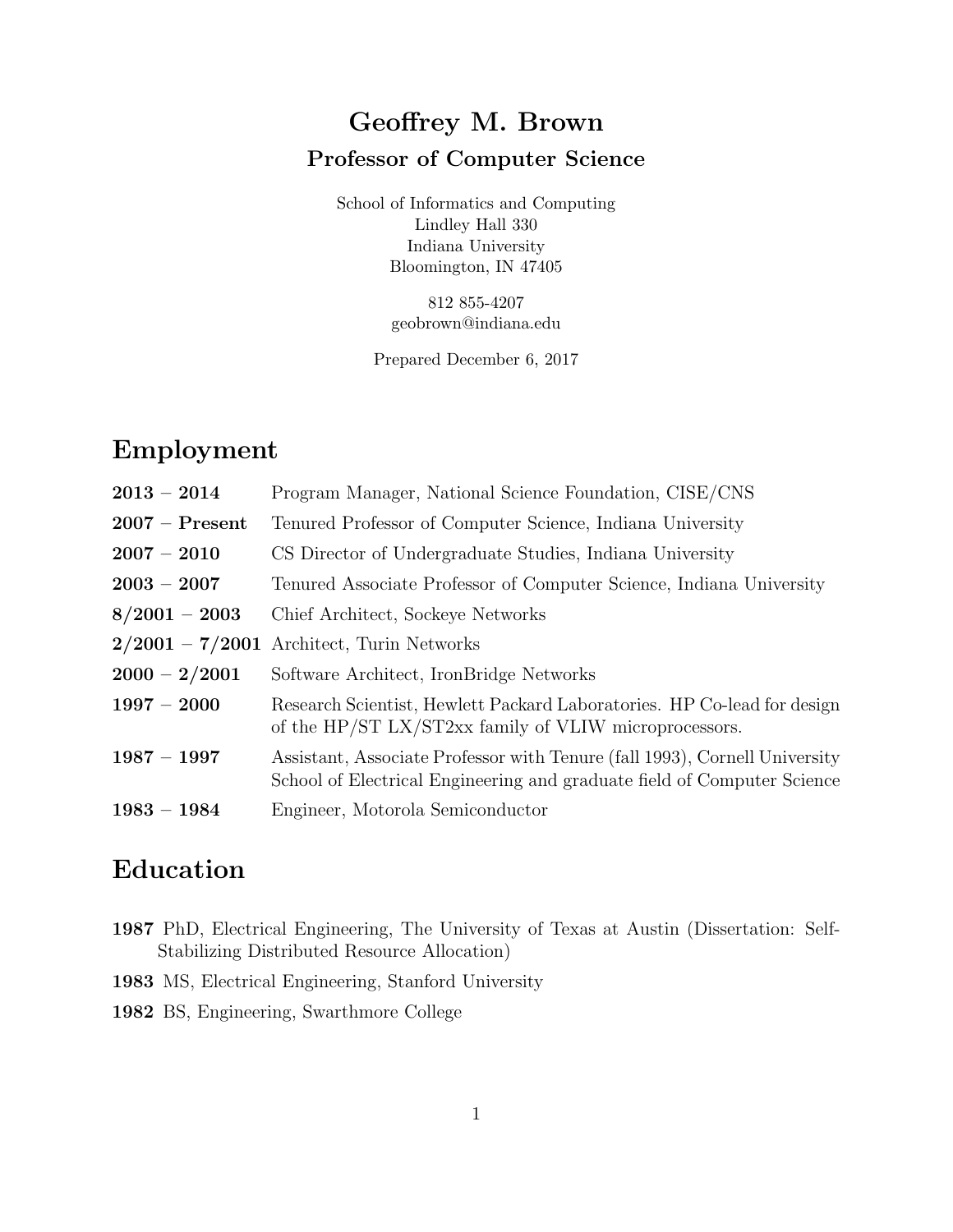#### Honors

2006 School of Informatics Trustees Teaching Award

1993 SERC Visiting Fellow Oxford University

1990 NSF Presidential Young Investigator Award

1987 DuPont Fellowship University of Texas

1983 – 1986 Microelectronics and Computer Development Fellowship University of Texas

1983 General Electric Foundation Fellowship Stanford University

#### Courses Taught

Numbers in parenthesis represent students/section.

#### Indiana University

- H|C335 Computer Structures Spring 2005 (10), Fall 2005 (24), Fall 2006 (25), Fall 2007, (26), Fall 2008 (25), Fall 2009 (36), Fall 2010 (32), Fall 2011 (35), Fall 2012 (26), Spring 2015 (47), Fall 2015 (20), Spring 2016 (56),
- P436 Operating Systems Fall 2003 (35), Fall 2004 (36), Fall 2005 (30), Fall 2006 (25)

B441/541 Digital Design Spring 2008 (15), Spring 2009 (12)

B524 Parallel Computing Spring 2015 (10).

- B649 Digital Preservation Spring 2007 (12), Fall 2007 (8), Spring 2010 (10), Fall 2011 (12)
- B649 Concurrent Languages For System Design Spring 2003 (10)

#### Cornell University

- EE230 Introduction to Digital Systems Spring 1994 (80), Spring 1995 (45), Fall 1995 (150), Spring 1996 (40)
- EE475 Computer Structures, Fall 1990 (65), Fall 1991 (94), Fall 1992 (70), 1994 (80).

EE545 Computer Networks, Fall 1987 (70), 1988 (85) , 1989 (55)

EE546 Computer Networks II, Spring 1993 (40)

- EE591 Compiling Concurrent Languages for Field Programmable Gate Arrays, Fall 1996 (3).
- EE594 Introduction to Protocol Design, Spring 1992 (19).

EE594 Formal Methods for Hardware Design, Spring 1988 (12), 1989 (15), 1990 (12)

CS711 Process Algebras, Fall 1990 (13).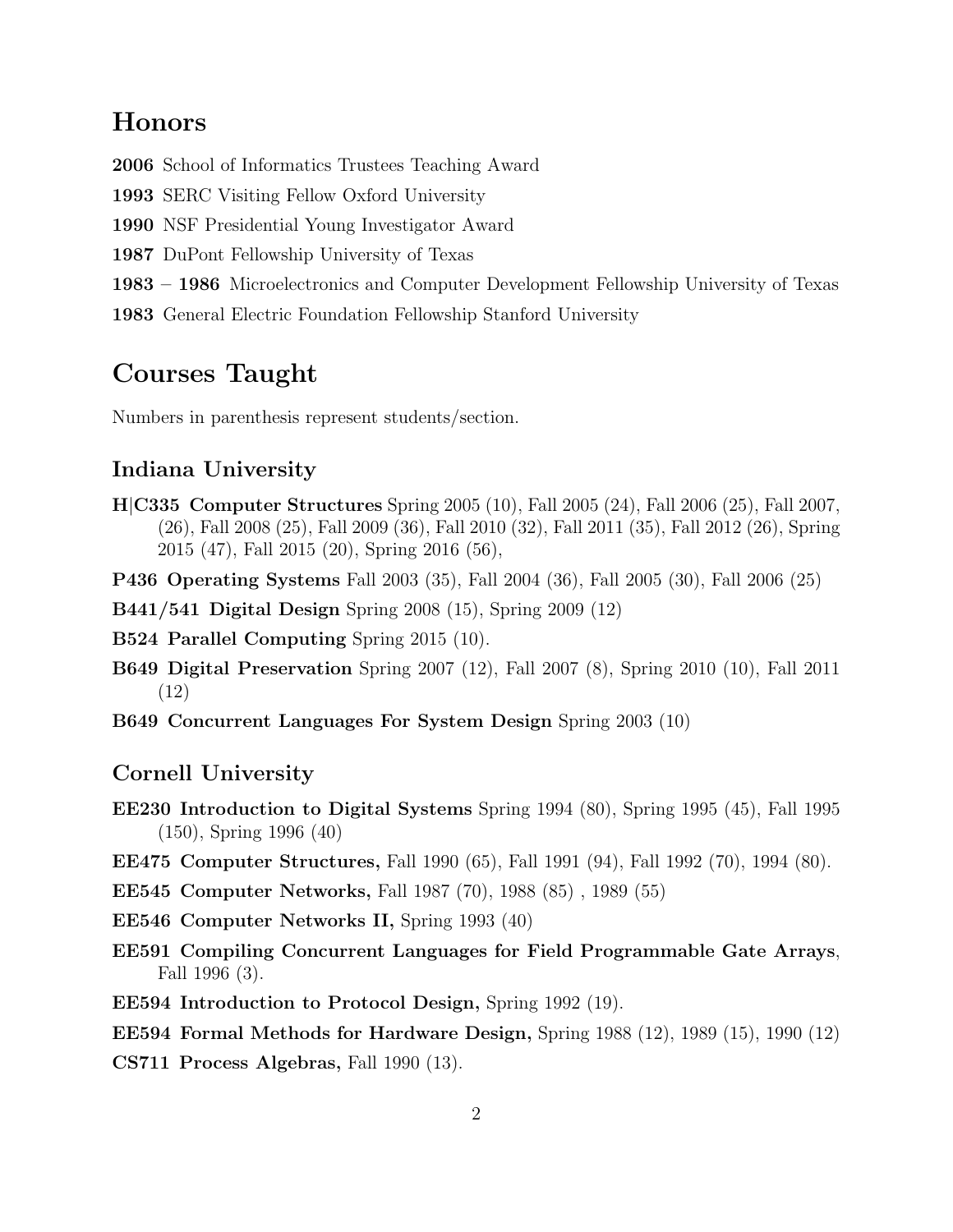#### Professional Activities

- Advisory Group Bitcurator project (<www.bitcurator.net>) 2011–2012, 2014–2016.
- Program Committee IEEE 20th International Conference on Application-Specific Systems, Architectures and Processors, 2009.
- Program Committee SAMOS IX: International Symposium on Systems Architectures Modeling and Simulation, 2009
- Program Committee IEEE 19th International Conference on Application-Specific Systems, Architectures and Processors, 2008.
- Program Chair IEEE 17th International Conference on Application-specific Systems, Architectures and Processors
- Program Committee IEEE 17th International Conference on Application-Specific Architectures and Processors, 2006. DOI 10.1109/ASAP.2006.55
- Program Committee SAMOS VI: Embedded Computer Systems: Architectures, Modeling, and Simulation, 2006
- Visiting Faculty TU Delft, 2006
- Program Committee Third ACM-IEEE International Conference on Formal Methods and Models for Codesign (MEMOCODE'2005), 2005
- Program Committee DATE Design, Automation and Test in Europe, 2005.
- Program Committee IEEE International Conference on Field-Programmable Technology, 2004
- Program Committee IEEE International Conference on Field-Programmable Technology, 2003
- Program Committee MICRO-34 IEEE/ACM International Symposium on Microarchitecture, 2001.
- Swarthmore College Engineering Council 1996-2001.
- Visiting Faculty Intel, July 1992.
- Program Committee SIGCOMM 89 Communications Architectures and Protocols
- Session-chair SIGCOMM 89 Communications Architectures and Protocols
- Chair-person MSI Workshop on Hardware Specification, Verification, and Synthesis: Mathematical Aspects, Ithaca, NY, July 1989
- Treasurer IEEE, Ithaca Branch, 1988-1989

Consulting AT&T Bell Laboratories (Summer 1988, May 1991), Codenol (December 1990).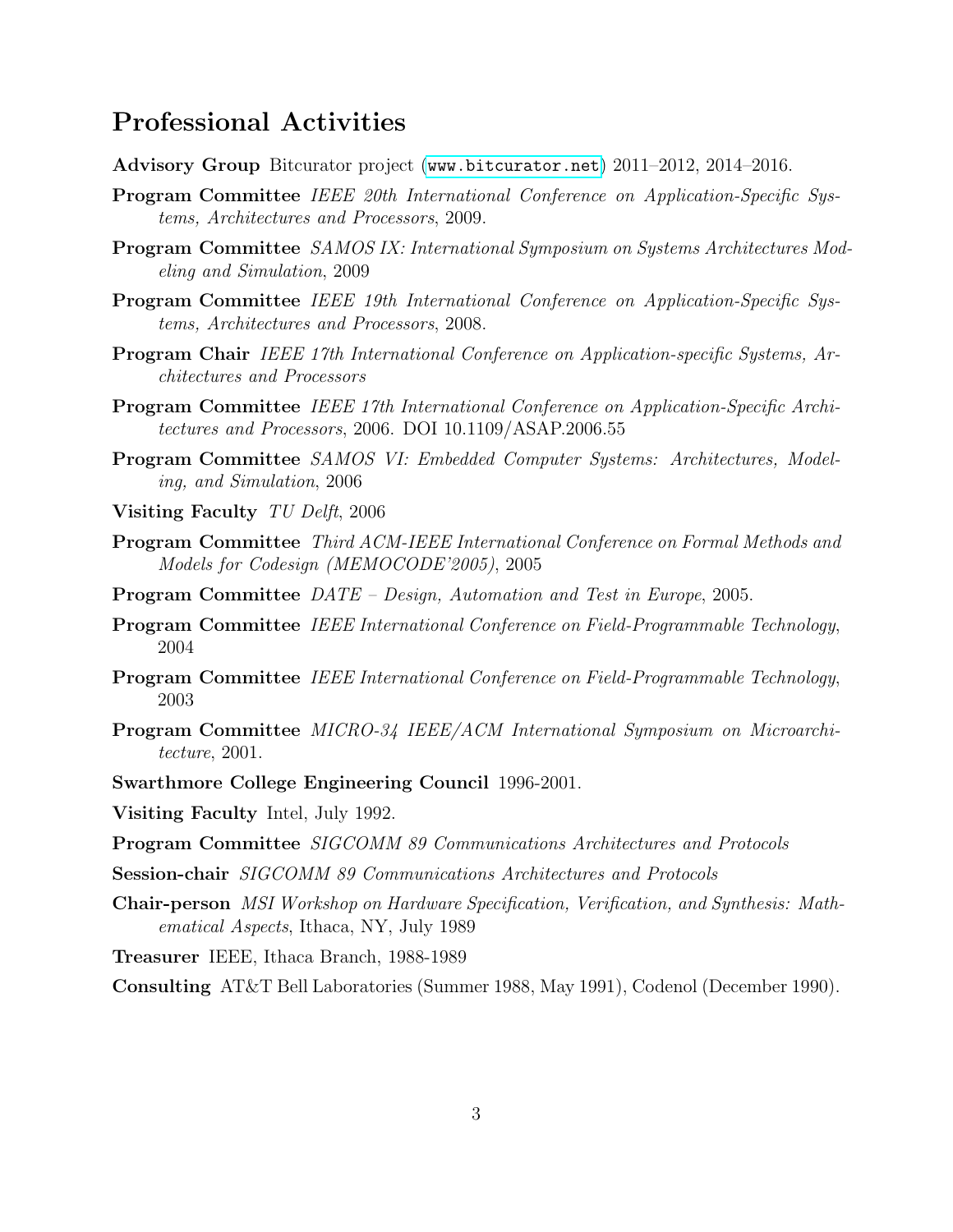#### Department and University Service

Engineering BS Committee 2015.

- Chair of CS Colloquium Committee 2015–2016.
- Chair of CS Faculty Recruiting Committee 2010-2011.
- Bloomington Faculty Council 2010.
- Bloomington Budgetary Affairs Committee Fall 2010.
- Search Committee for Vice-Provost for Undergraduate Education 2008.
- Co-chair Informatics Undergraduate Strategic Planning Committee 2007.
- CS Director of Undergraduate Studies 2007-2010.
- University General Education Committee 2006-2007.
- CS Systems Qualifying Exam 2003-2004.
- CS Undergraduate Education Committee 2004–2010, 2012, 2015
- CS Faculty Affairs Committee 2005, 2007.
- CS Admission and Awards Committee 2003.
- CS Hiring Committee (Embedded Systems) 2003.
- EE Policy Committee 1991 1996.
- Faculty Council of Representatives 1991 1994.
- EE Computer Engineering Recruiting Committee 1992.
- EE Student/Faculty Committee 1990-1991.
- EE Curriculum and Standards Committee 1988-1990.
- EE Opto Electronics Recruiting Committee 1989-1990.
- EE Information Technology Recruiting Committee 1994 1996.
- EE Computer Policy Committee 1988-1989.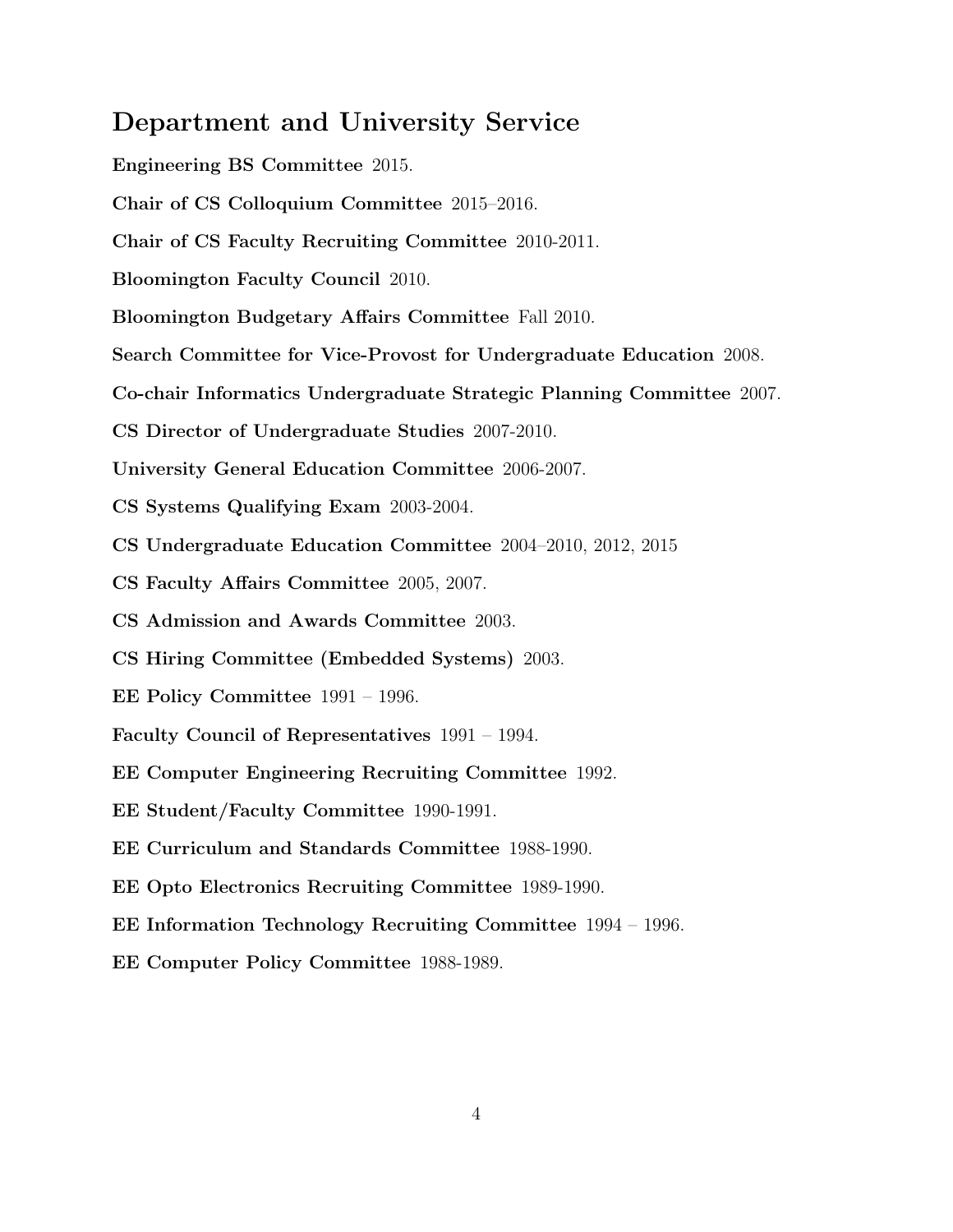# Research Support

Note: I had to relinquish my active grants when I served as an NSF program officer 2012- 2014.

#### Active Support:

| $2016 - 2018$ | EAGER: Novel Ultralight Sensors for Avian Migration and Movement<br><b>Studies</b><br>NSF 1644717<br>Role: Principal Investigator<br>Amount:\$298,069 |
|---------------|-------------------------------------------------------------------------------------------------------------------------------------------------------|
| $2015 - 2017$ | EAGER: Portable, Secure Emulation for Digital Preservation<br>NSF 1529415<br>Role: Principal Investigator<br>Amount: \$205,563                        |
| Past support: |                                                                                                                                                       |
| 2011-2012     | Reversible Concurrency<br>NSF 1116725<br>Role: Co-investigator (PI Amr Sabry)<br>Amount: \$317,477                                                    |
| $2010 - 2012$ | Assisted Emulation for Digital Preservation<br>NSF 1016967<br>Role: Principal Investigator<br>Amount: \$181,969                                       |
| 2010-2011     | Enabling High-Quality Format Migration of Scientific Data<br>D2I Center Indiana University<br>Role: Principal Investigator<br>Amount \$47,992         |
| 1996-1997     | Data Acquisition Systems with User Configurable Hardware<br>NSF 9530811<br>Role: Principal Investigator<br>Amount: \$162,295                          |
| $1993 - 1996$ | Joint Research in Hardware Synthesis and Verification<br>NSF 9224575<br>Role: Principal Investigator<br>Amount: \$20,000                              |
| 1990-1997     | Presidential Young Investigator Award: Formal Verification of Hard-<br>ware Synthesis Systems                                                         |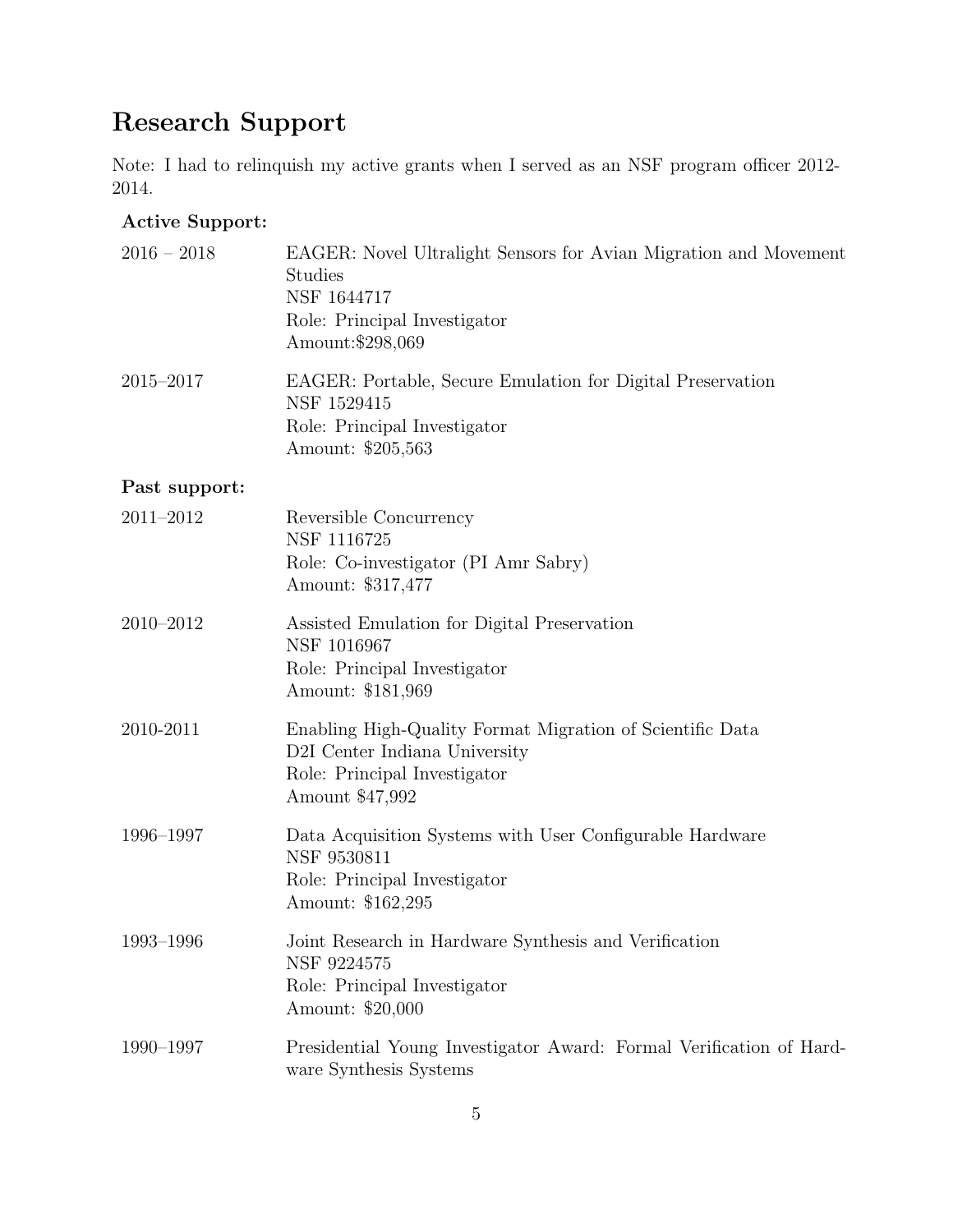|           | NSF 9058180<br>Role: Principal Investigator<br>Amount: \$322,406                                                          |
|-----------|---------------------------------------------------------------------------------------------------------------------------|
| 1992      | Special Purpose Grant for Researching Communication Protocols<br>AT&T<br>Role: Principal Investigator<br>Amount: \$10,000 |
| 1992      | Visiting Faculty<br>Intel<br>Role: Principal Investigator<br>Amount: \$10,000                                             |
| 1990-1996 | <b>PYI</b> Matching Funds<br>AT&T<br>Role: Principal Investigator<br>Amount: \$75,000                                     |
| 1990      | Research Initiation Grant Awarded, but withdrawn due to PYI<br><b>NSF</b><br>Role: Principal Investigator                 |
| 1991      | HP9000/720 Computer<br>Hewlett Packard<br>Role: Principal Investigator<br>Amount: \$24,000                                |
| 1989      | Mobil Scholar Award<br>Mobil Corporation<br>Role: Principal Investigator<br>Amount: \$10,000                              |
| 1988      | Protocols and Broadband Integrated Digital Networks<br>AT&T<br>Role: Principal Investigator<br>Amount: \$30,000           |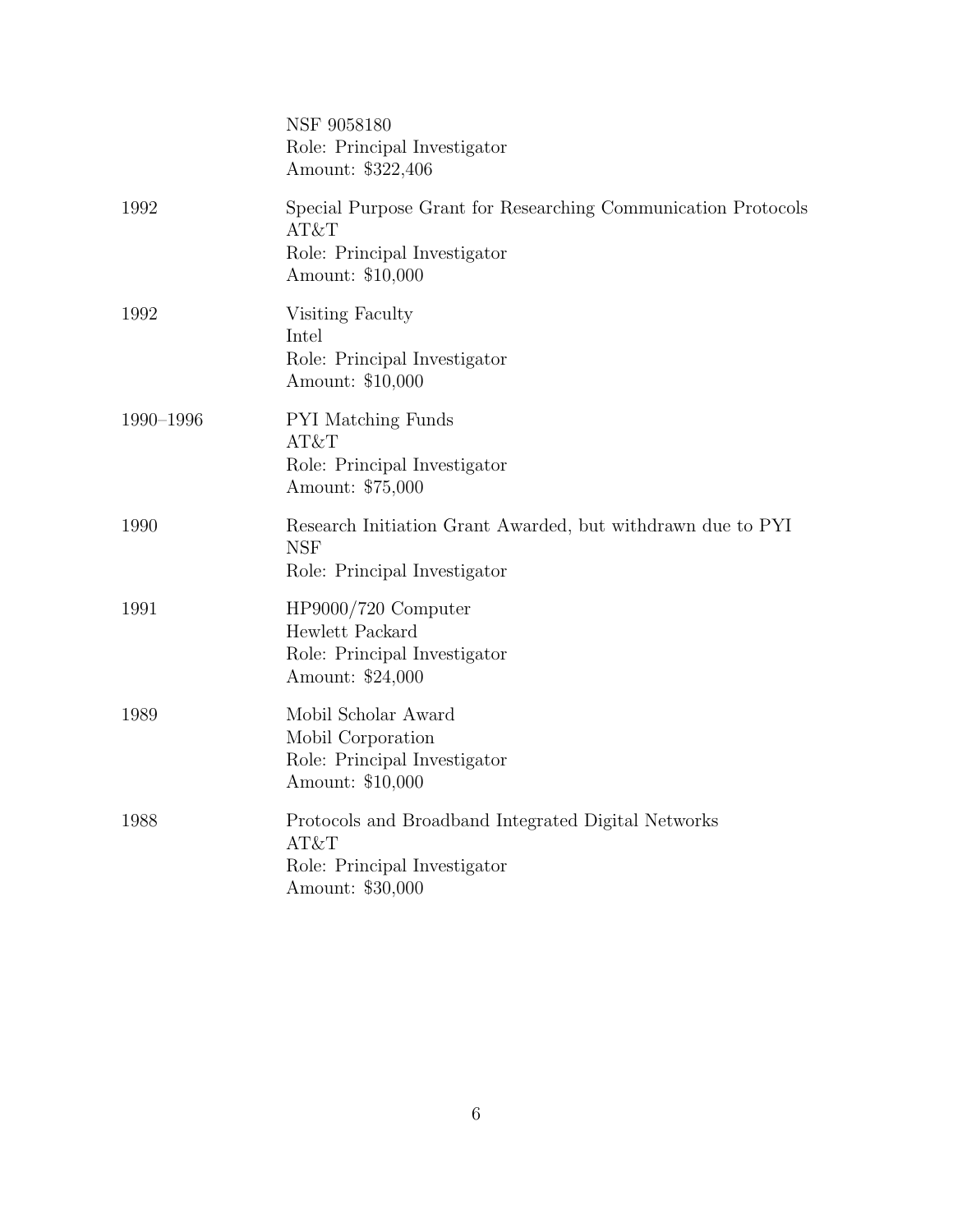# Teaching Support

Funding I raised to support laboratory courses I was developing.

| $2010 - 2015$ | Components for C335<br><b>ST</b> Microelectronics<br>Amount: \$5000 |
|---------------|---------------------------------------------------------------------|
| 2007          | Components and Software for B441<br>Altera<br>Amount \$1000         |
| 2006          | Components for C335<br>Philips Semiconductor<br>Amount: \$500       |
| 2004          | Components for C335<br>Texas Instruments<br>Amount: \$1100          |
| 2004          | Goofy Giggles Toys for C335<br>Little Tikes<br>Amount: \$750        |
| 1995          | Computer Upgrades for EE Labs<br>Intel<br>Amount: \$106,145         |
| 1995          | Digital Project Lab<br>Intel<br>Amount: \$44,500                    |
| 1995          | Digital Design Lab Development<br>Intel<br>Amount: \$5,823          |
| 1994          | <b>PLD</b> Development Software<br>Altera<br>Amount: \$45,500       |
| 1994          | Computer for Course Development<br>Intel<br>Amount: \$7,614         |
| 1994          | Computer for System Staff<br>Intel                                  |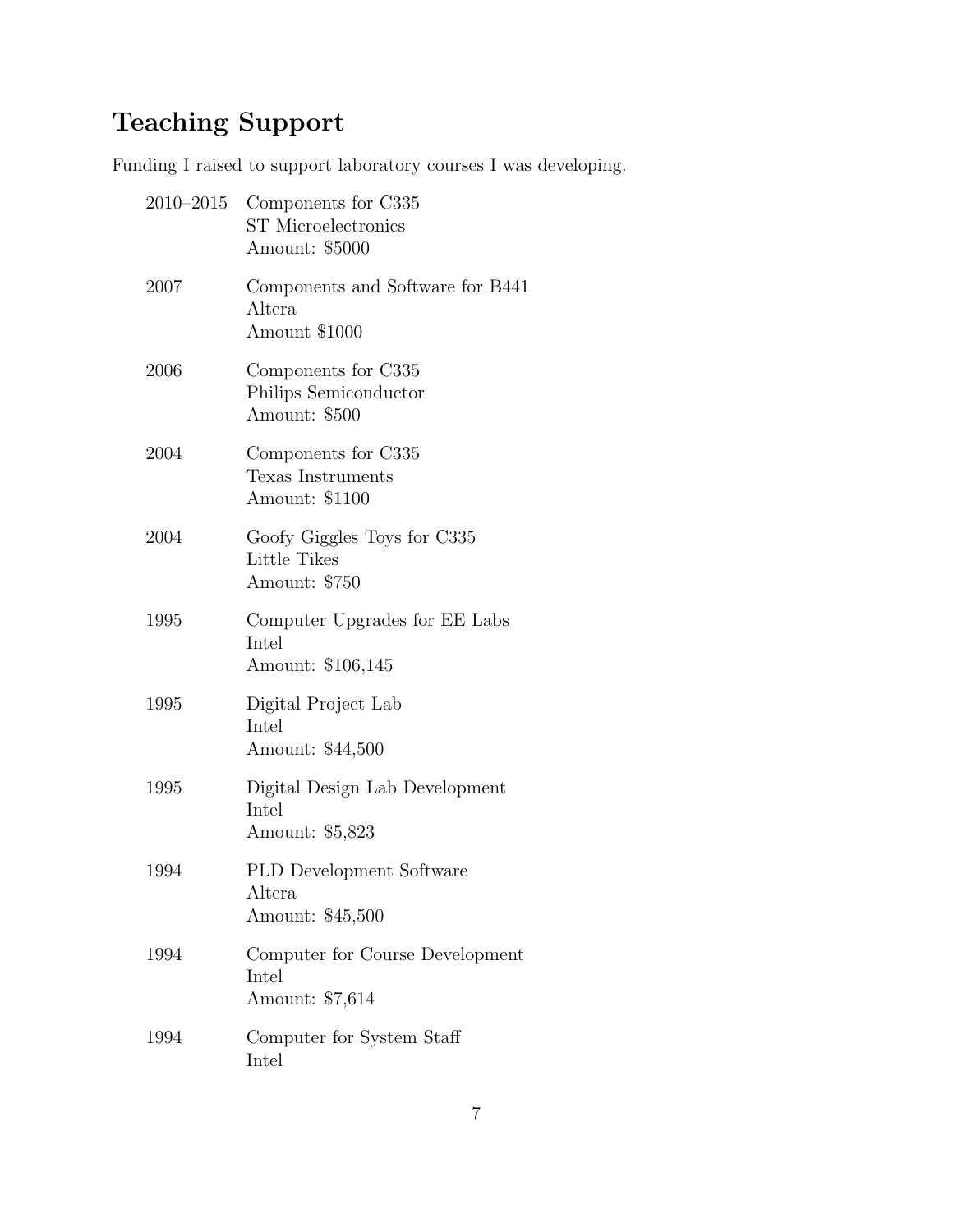|      | Amount: \$9,432                                                     |
|------|---------------------------------------------------------------------|
| 1994 | Computers for EE Undergraduate Lab<br>Intel<br>Amount: \$167,238    |
| 1993 | Computers for Digital Lab<br>Intel<br>Amount: \$38,346              |
| 1993 | Logic Analyzers<br>Hewlett-Packard<br>Amount: \$30,577              |
| 1992 | PLD Development Software & Hardware<br>Altera<br>Amount: \$145,925  |
| 1992 | Protoboard Fabrication for EE475<br>Intel<br>Amount: \$2963         |
| 1992 | Computers for EE Undergraduate Lab<br>Intel<br>Amount: \$83,484     |
| 1992 | Protoboard Fabrication for EE230<br>Intel<br>Amount: \$18,111       |
| 1991 | Components and Programmers<br>AMD<br>Amount: \$4000                 |
| 1991 | Software and Hardware for EE475<br>Intel<br>Amount: \$92,022        |
| 1991 | Software and $I/O$ boards<br>National Instruments<br>Amount: \$4500 |
| 1991 | Undergraduate Research<br>Moore Fund (Cornell)<br>Amount: \$900     |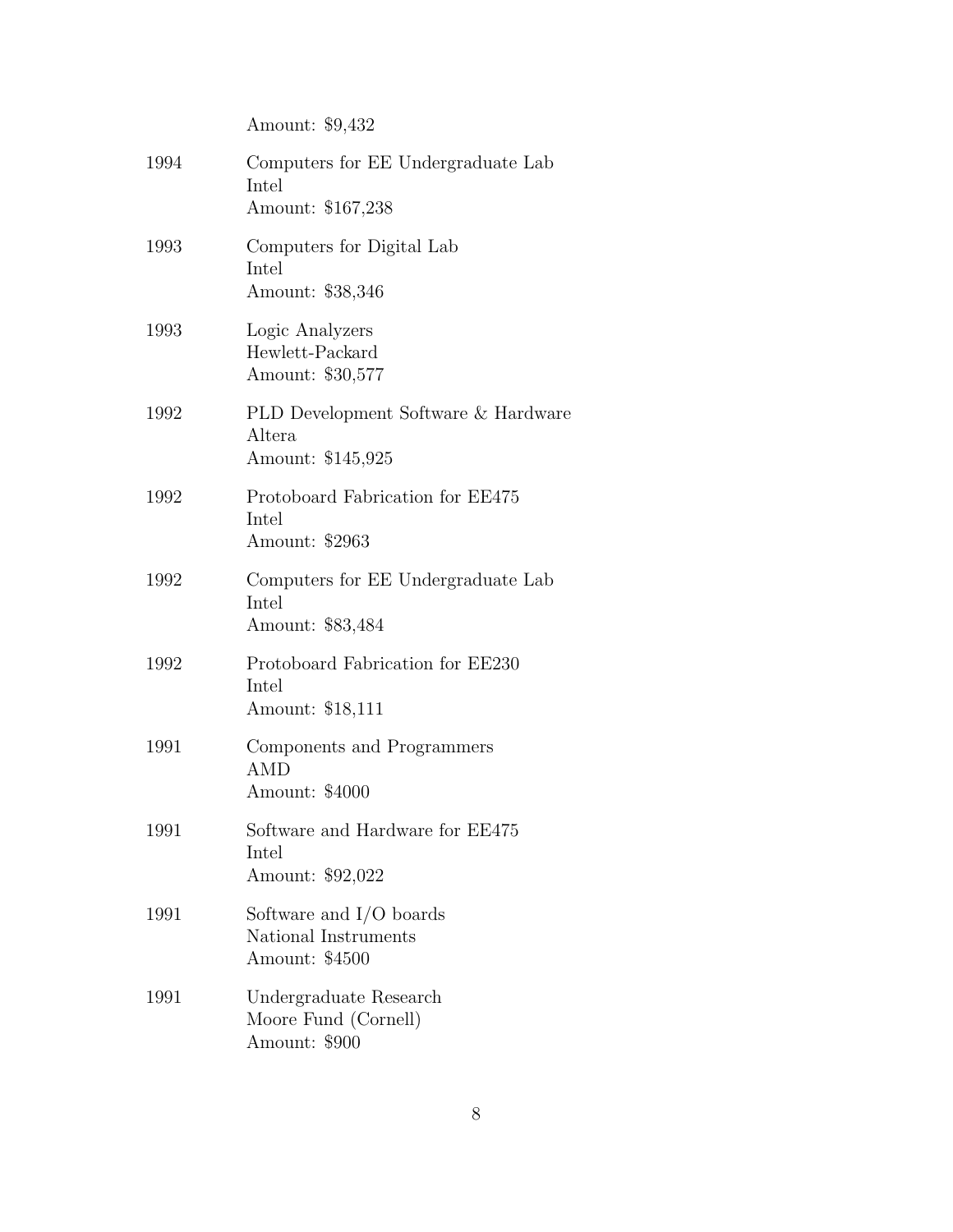| 1988 | Micromouse Team      |
|------|----------------------|
|      | Moore Fund (Cornell) |
|      | Amount: \$2400       |

## Publications

Publication gaps reflect time as program director at NSF and in industry where work developed was proprietary (see patent listings). Since my return to IU from NSF, I have developed and received federal funding for two new projects.

### Patents

- [1] Fred Homewood, Gary Vondran, Geoffrey Brown, and Paolo Faraboschi. System and method for reducing power consumption in a data processor having a clustered architecture, August 2010. US 7,779,240.
- [2] Fred Homewood, Gary Vondran, Geoffrey Brown, and Paolo Faraboschi. Executing conditional branch instructions in a data processor having a clustered architecture, 2008. US 7,337,306.
- [3] Paolo Faraboschi, Anthony Jarvis, Fred Homewood, Geoffrey Brown, and Gary Vondran. Circuit and method for instruction compression and dispersal in wide-issue processors, 2006. US 7,143,268.
- [4] Fred Homewood, Anthony Jarvis, Alex Starr, Geoffrey Brown, Paolo Faraboschi, and Gary Vondran. System and method for encoding constant operands in a wide issue processor, 2005. US 6,922,733.
- [5] Paolo Faraboschi, Alexander Starr, Geoffrey Brown, and Mark Own Homewood. Circuit and method for supporting misaligned accesses in the presence of speculative load instructions, 2004. US 6,829,700.
- [6] Paolo Faraboschi, Alexander Starr, Geoffrey Brown, and Richard Ford. Circuit and method for hardware-assisted software flushing of data and instruction caches, 2004. US 6,691,210.

# Patents Applied For

[7] Geoffrey Brown. Network address space clustering employing topological groupings, distance measurements, and structural generalization, 2004. 20040059830.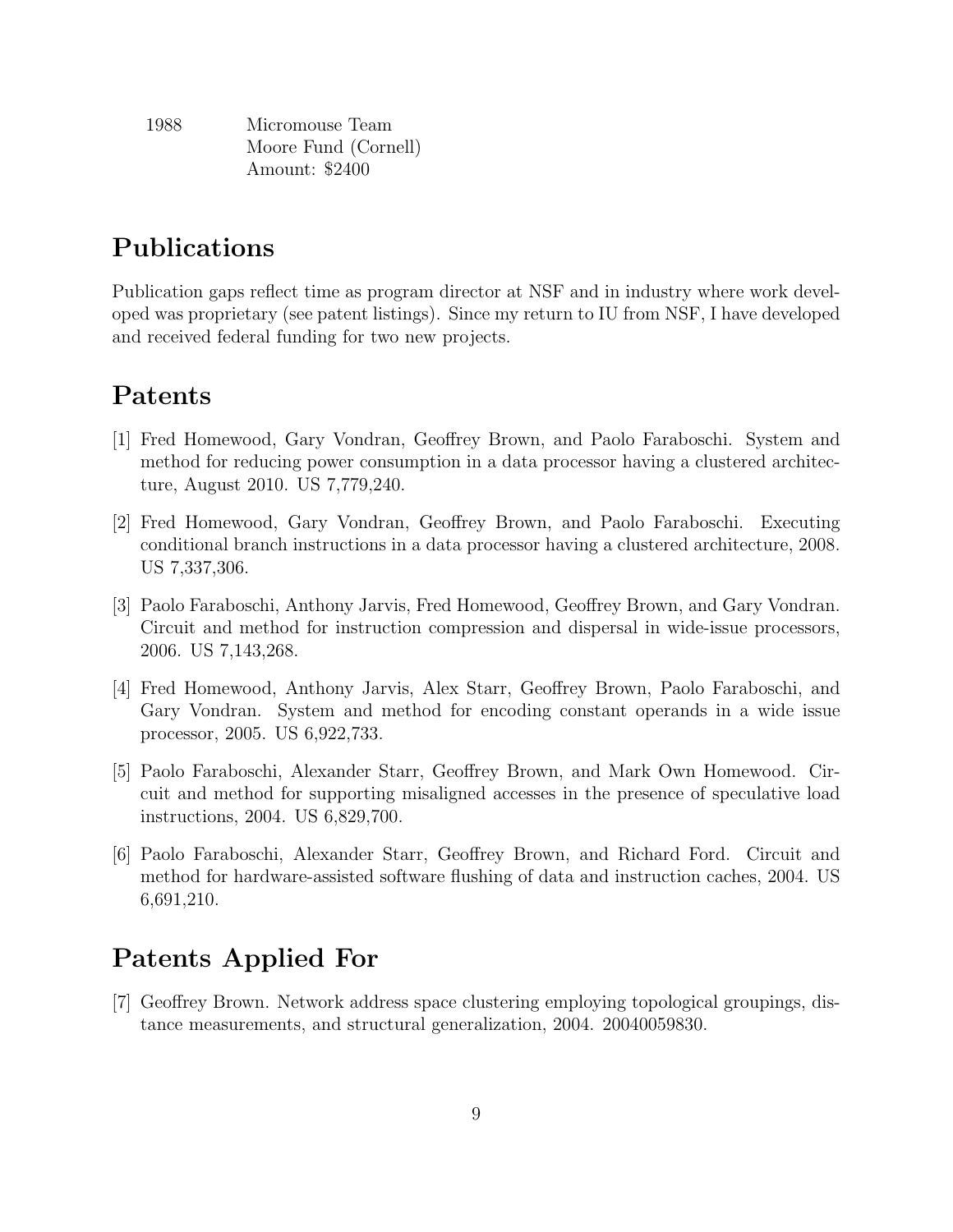#### Book

[8] Geoffrey Brown. Discovering the STM32 Microcontroller. Released under Creative Commons License, 2012.

#### Edited Book

[9] Miriam Leeser and Geoffrey Brown, editors. Hardware Specification, Verification and Synthesis: Mathematical Aspects, Mathematical Science Institute Workshop, Cornell University, Ithaca, New York, USA, July 5-7, 1989, Proceedings, volume 408 of Lecture Notes in Computer Science. Springer, 1990.

# Peer Reviewed Papers

- [10] Geoffrey Brown. Developing virtual cd-rom collections: The voyager company publications. International Journal of Digital Curation, 7(2), 2012.
- [11] Chris Frisz, Geoffrey Brown, and Samuel Waggoner. Assessing migration risk for scientific data formats. International Journal of Digital Curation, 7(1), 2012.
- [12] Aaron Hsu and Geoffrey Brown. Dependency analysis of legacy digital materials to support emulation based preservation. International Journal of Digital Curation,  $6(1)$ , 2011.
- [13] Kam Woods and Geoffrey Brown. Born broken: Fonts and information loss in legacy digital documents. International Journal of Digital Curation, 5(1), 2011.
- [14] Kam Woods and Geoffrey Brown. Assisted emulation for legacy executables. International Journal of Digital Curation, 5(1), 2010.
- [15] Bhanu Pisupati and Geoffrey Brown. Embedded software debugging using virtual file system abstractions. Journal of Systems Architecture, (56):487–499, 2010.
- [16] Geoffrey M. Brown and Lee Pike. Automated verification and refinement for physical-layer protocols. Formal Aspects of Computing, 23(3):243–266, 2010. [DOI:10.1007/s00165-010-0149-0.](http://www.springerlink.com/content/u2q65n1q83670u7t/?p=939ff53dc36d40bb95de98d4994c28f4&pi=0)
- [17] Kam Woods and Geoffrey Brown. Creating virtual cd-rom collections. International Journal of Digital Curation, 4(2), 2009.
- [18] Kam Woods and Geoffrey Brown. Migration performance for legacy data access. International Journal of Digital Curation, 3(2), 2008.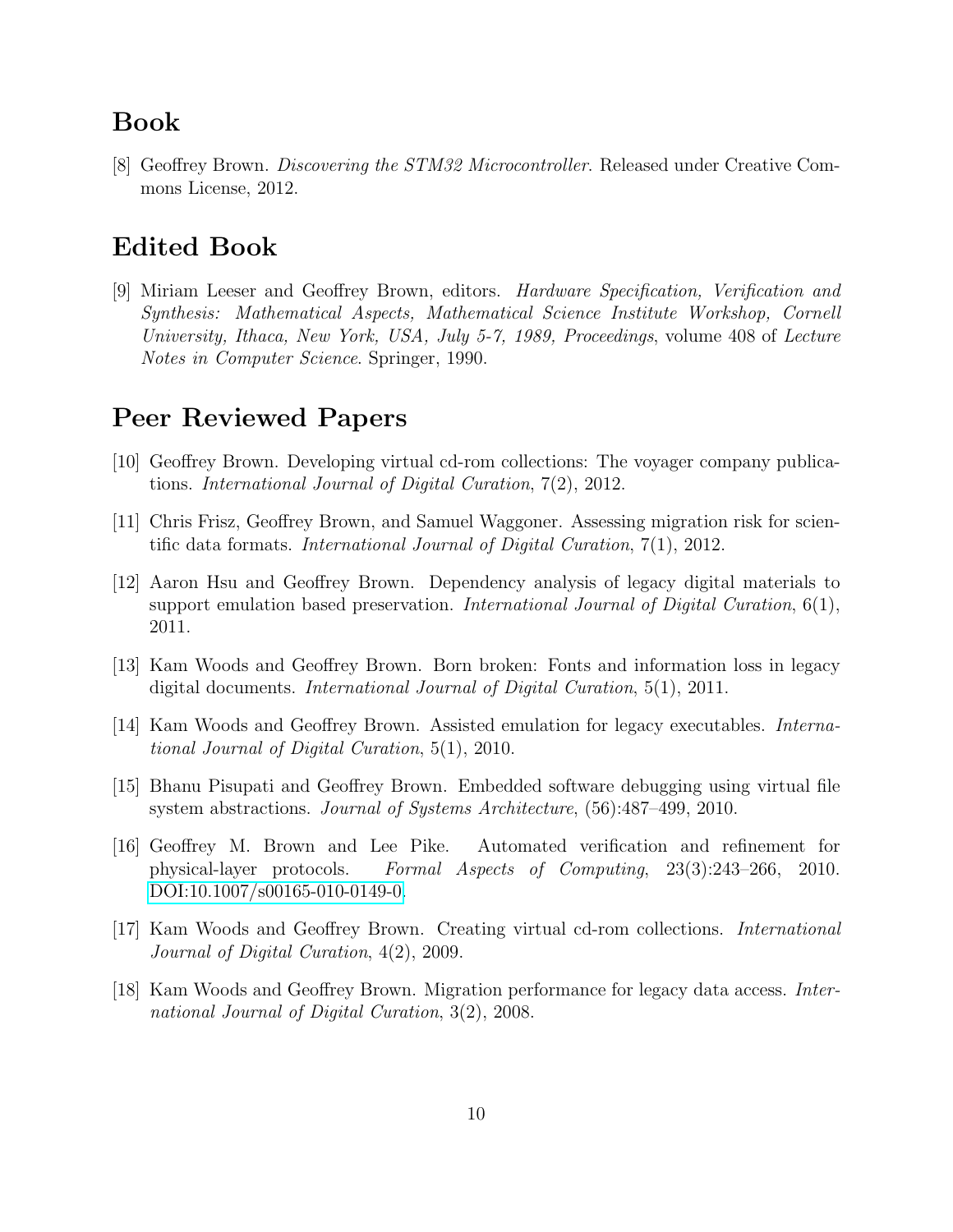- [19] S. Yusef, W. Luk, M. Sloman, N. Dulay, E.C. Lyon, and G. Brown. Reconfigurable architecture for network flow analysis. IEEE Transactions on Very Large Scale Integration (VLSI) Systems, 16(1):57–65, January 2008.
- [20] John O'Leary, Geoffrey Brown, and Wayne Luk. Verified compilation of communicating processes into clocked circuits. Formal Aspects of Computing, 9(5-6):537–559, 1997.
- [21] John O'Leary and Geoffrey Brown. Synchronous emulation of asynchronous circuits. IEEE Transactions on Computer Aided Design of Integrated Circuits, 16(12):1514–1521, 1997.
- [22] Geoffrey Brown, Wayne Luk, and John O'Leary. Retargeting a hardware compiler using protocol converters. Formal Aspects of Computing, 8(2):209–237, 1996.
- [23] Geoffrey Brown and Norman Vrana. A computer architecture laboratory course using programmable logic. IEEE Transactions on Education, 38(2):118–125, May 1995.
- [24] Alan S. Wenban, John O'Leary, and Geoffrey Brown. Codesign of communication protocols. IEEE Computer, 26(12):46–52, 1993.
- [25] Yehuda Afek and Geoffrey Brown. Self-stabilization over unreliable communication media. Distributed Computing, 7(1):27–34, 1993.
- [26] Yehuda Afek, Geoffrey Brown, and Michael Merritt. Lazy caching. ACM Transactions on Programming Languages and Systems, 15(1):182–205, 1993. This paper was the subject of a special issue of *Distributed Computing*,  $12(2/3)$ , 1999.
- [27] David Basin, Geoffrey Brown, and Miriam Leeser. Formally verified synthesis of combinational cmos circuits. Integration VLSI Journal, 11(3):235–250, 1991.
- [28] Geoffrey Brown, Mohamed Gouda, and Raymond Miller. Block acknowledgments, redesigning the window protocol. IEEE Transactions on Communications, 39(4):524–532, April 1991.
- [29] Wayne Luk and Geoffrey Brown. A systolic lru processor and its top-down development. Science of Computer Programming, 15(2-3):217–233, 1990.
- [30] Geoffrey Brown. Asynchronous multicaches. Distributed Computing, 4(1):31–36, 1990.
- [31] Geoffrey Brown, Mohamed Gouda, and Chuan-Lin Wu. Token systems that selfstabilize. IEEE Transactions on Computers, 38(6):845–852, 1989.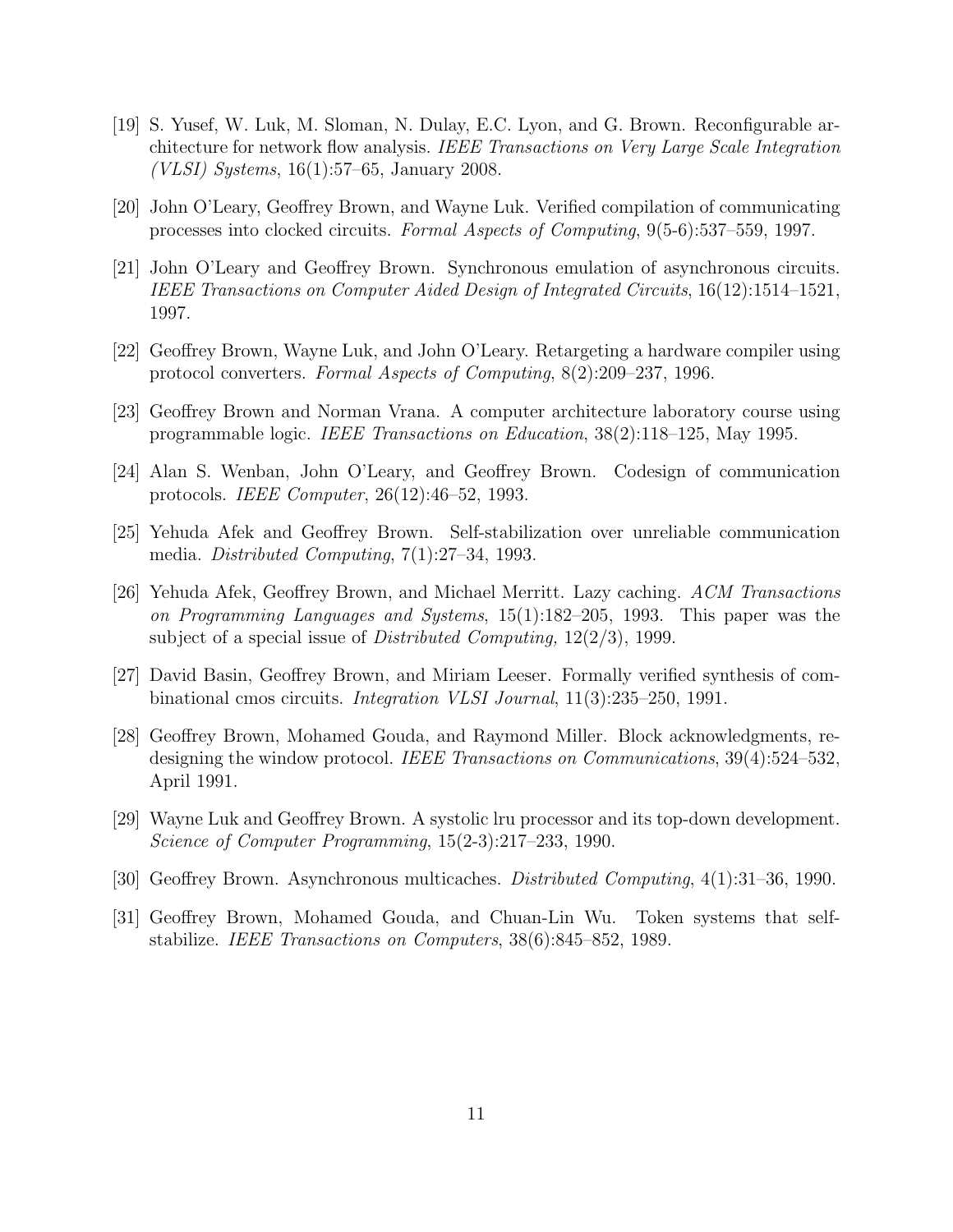#### Reviewed Conference Papers

- [32] Zahra Tarkhani, Geoffrey Brown, and Steven Myers. Trustworthy and portable emulation platform for digital preservation. In  $14$ th International Conference on Preservation of Digital Objects (iPRES), 2017.
- [33] Geoffrey Brown and Amr Sabry. Reversible communicating processes. In Workshop on Programming Language Approaches to Concurrency and Communication. PLACES 2015, 2015.
- [34] Omer Arap, Geoffrey Brown Martin Swany, and Bryce Himebaugh. Adaptive recursive doubling algorithms for collective communication. In Parallel  $\mathcal B$  Distributed Processing Symposium Workshops (IPDPSW), May 2015.
- [35] Omer Arap, Geoffrey Brown, Bryce Himebaugh, and Martin Swany. Software defined multicasting for MPI collective operation with offloading with the NetFPGA. In Euro-Par 2014, pages 632–643, 2014.
- [36] Omer Arap, Geoffrey Brown, Bryce Himebaugh, and Martin Swany. Implementing MPI barrier with the NetFPGA,offloading with the netfpga. In 20th International Conference on Parallel and Distributed Processing Techniques and Applications, 2014.
- [37] Swetha Toshniwal, Geoffrey Brown, Kevin Cornelius, Gavin Whelan, and Enrique Areyan. Evaluating assisted emulation for legacy executables. In 9th International Conference on Preservation of Digital Objects (iPRES), 2012.
- [38] Geoffrey Brown. Developing virtual cd-rom collections: The voyager company publications. In 8th International Conference on Preservation of Digital Objects (iPRES), 2011.
- [39] Chris Frisz and Geoffrey Brown. Assessing migration risks for scientific data. In 7th International Digital Curation Conference, 2011.
- [40] Aaron Hsu and Geoffrey Brown. Dependency analysis of legacy digital materials to support emulation based preservation. In 6th International Digital Curation Conference, 2010.
- [41] Bhanu Pisupati and Geoffrey Brown. Configuration & deployment of sensor network applications using file system abstractions. In First International Workshop on Advances in Wireless Sensor and Actuator Networks – AWSAN 10, 2010.
- [42] Kam Woods and Geoffrey Brown. Assisted emulation for legacy executables. In 5th International Digital Curation Conference, 2009.
- [43] Geoffrey Brown and Kam Woods. Born broken:fonts and information loss in legacy digital documents. In The Sixth International Conference on Preservation of Digital Objects iPRES, October 2009.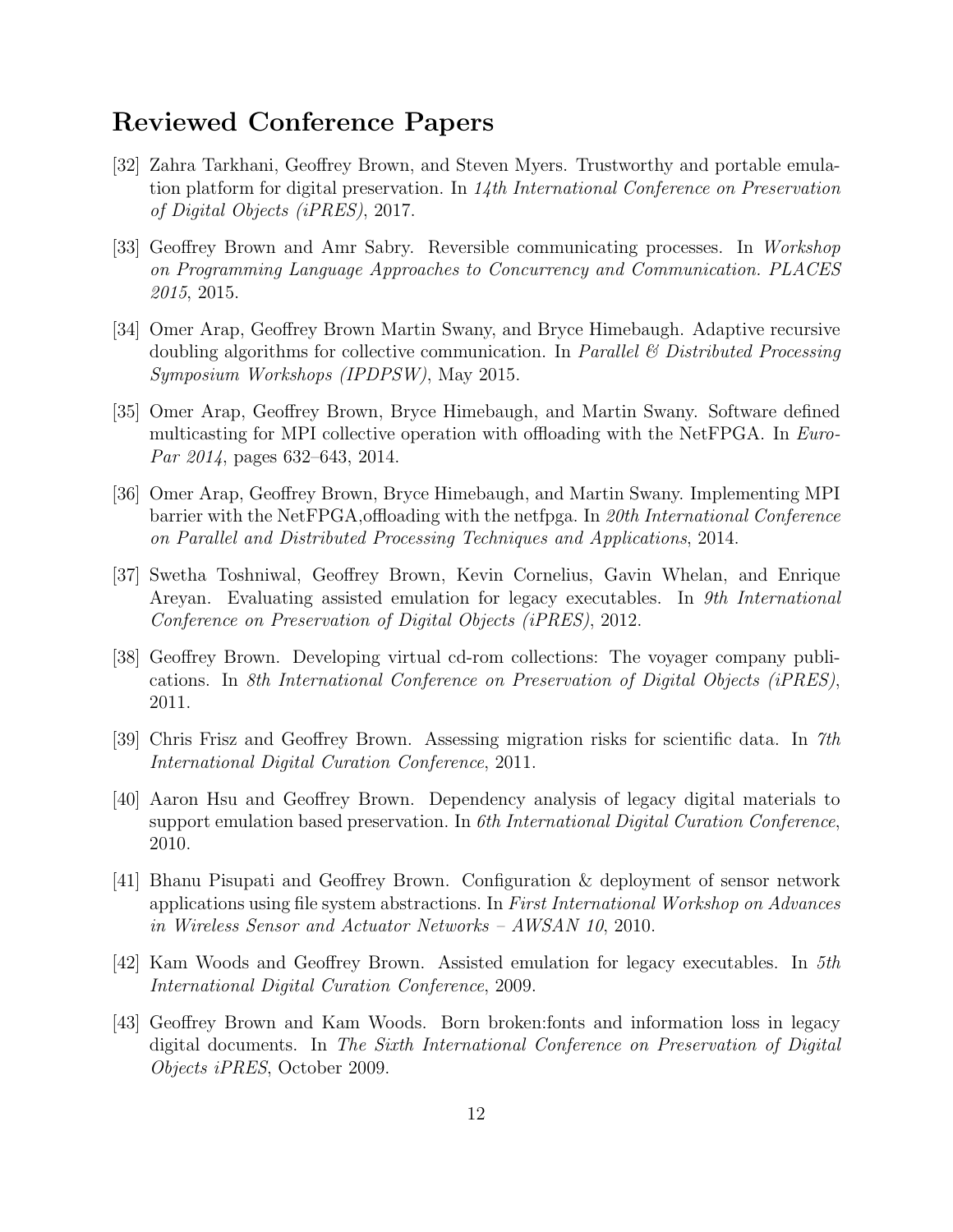- [44] Lee Pike, Geoffrey Brown, and Alwyn Goodloe. Roll your own test bed for embedded real-time protocols: A haskell experience. In Haskell Symposium, page to appear, September 2009.
- [45] Kam Woods and Geoffrey Brown. From imaging to access: Effective preservation of legacy removable media. In Archiving 2009, pages 213–218, May 2009.
- [46] Kam Woods and Geoffrey Brown. Creating virtual cd-rom collection. In iPRES 2008: The Fifth International Conference on Preservation of Digital Objects, 2008.
- [47] Stephan Wong, Thijs van As, and Geoffrey Brown.  $\rho$ -vex: A reconfigurable and extensible softcore vliw processor (poster session). In *International Conference on Field-*Programmable Technology, 2008.
- [48] Markus Koester, Wayne Luk, and Geoffrey Brown. A hardware compilation flow for instance-specific vliw cores (poster session). In International Conference on Field Programmable Logic and Applications, 2008.
- [49] Kam Woods and Geoffrey Brown. Migration performance for legacy data access. In 3rd Digital Curation Conference, 2007.
- [50] Thomas Reichherzer and Geoffrey Brown. Quantifying software requirements for supporting archived office documents using emulation. In *Joint Conference on Digital* Libraries (JCDL), 2006.
- [51] Geoffrey Brown and Lee Pike. Temporal refinement using smt and model checking with an application to physical-layer protocols. In *Proceedings of Formal Methods and* Models for Codesign (MEMOCODE'2007), pages 171–180. OmniPress, 2007. Available at [http://www.cs.indiana.edu/~lepike/pub\\_pages/refinement.html](http://www.cs.indiana.edu/~lepike/pub_pages/refinement.html).
- [52] Geoffrey Brown. Verification of a data synchronization circuit for all time. In 6th International Conference on Application of Concurrency to System Design (ACSD), 2006.
- [53] Bhanu Pisupati and Geoffrey Brown. File system framework for organizing sensor networks (poster session). In 26th ACM Symposium on Applied Computing, 2006.
- [54] Geoffrey Brown and Lee Pike. Easy parameterized verification of biphase mark and 8n1 decoders. In International Conference on Tools and Algorithms for the Construction and Analysis of Systems (TACAS), volume 3920 of Lecture Notes in Computer Science, pages 58–72, 2006.
- [55] Bhanu Pisupati and Geoffrey Brown. File system interfaces for embedded software development. In 23rd International Conference on Computer Design (ICCD 2005), pages 232–238, 2005.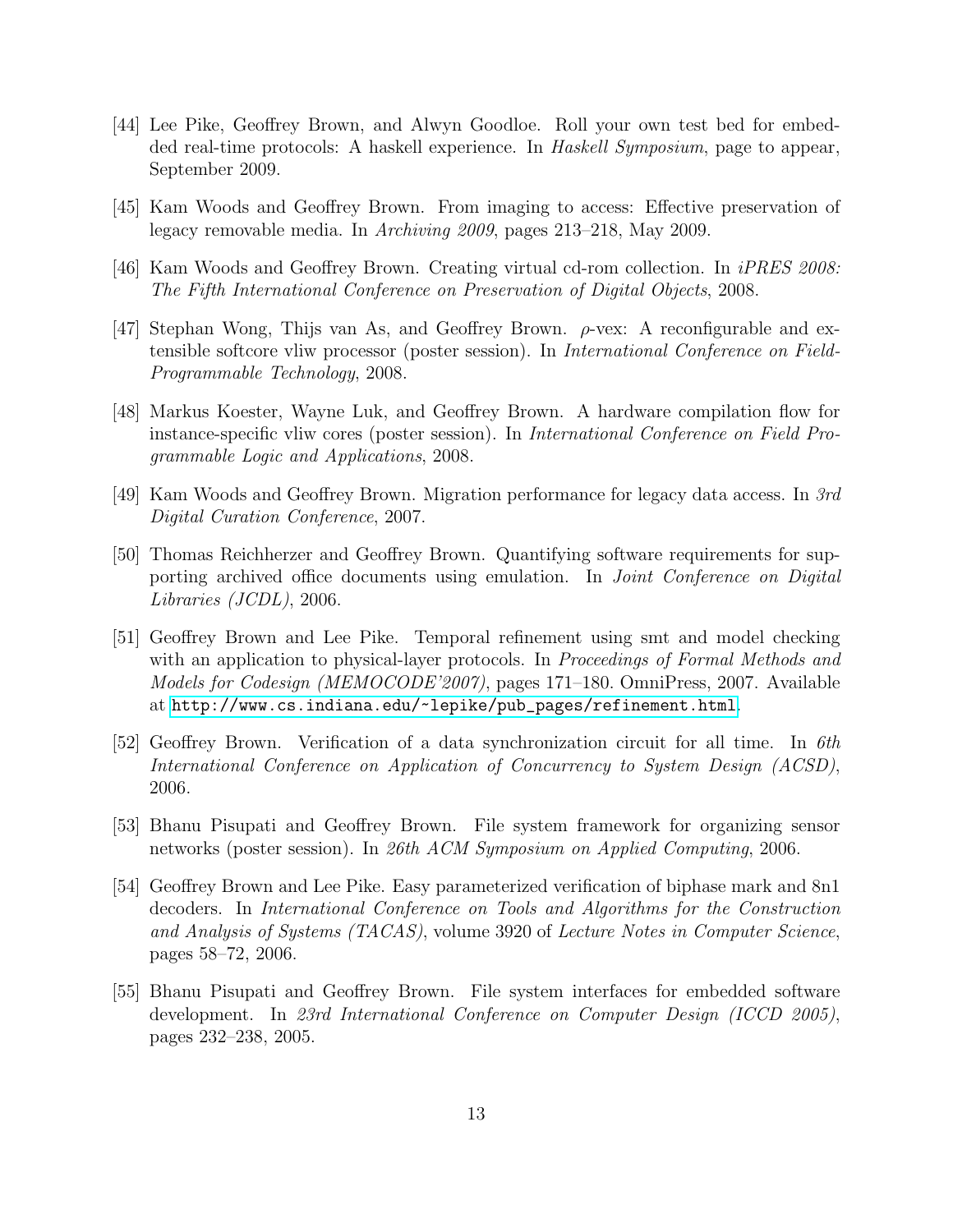- [56] Sameer Tilak, Bhanu Pisupati, Kenneth Chiu, Geoffrey Brown, and Nael Abu-Ghazaleh. A file system abstraction for sense and respond systems. In EESR '05: Proceedings of the 2005 workshop on End-to-end, sense-and-respond systems, applications and services, pages 1–6, Berkeley, CA, USA, 2005. USENIX Association.
- [57] Wayne Luk, Sherif Yusuf, Morris Sloman, Geoffrey Brown, Emil C. Lupu, and Naranker Dulay. A combined hardware-software architecture for network flow. In *Proceedings* of The 2005 International Conference on Engineering of Reconfigurable Systems and Algorithms, ERSA 2005, pages 149–155, 2005.
- [58] Paolo Faraboschi, Geoffrey Brown, Joseph A. Fisher, Giuseppe Desoli, and Fred Homewood. Lx: a technology platform for customizable VLIW embedded processing. In Proceedings of International Symposium of Computer Architecture (ISCA), pages 203– 213, 2000.
- [59] Jifeng He, Geoffrey Brown, Wayne Luk, and John W. O'Leary. Deriving handshake modules for a multi-target hardware compiler. In *Designing Correct Circuits*. Springer Electronic Workshop in Computer Series, 1996.
- [60] Geoffrey Brown. User-configurable data acquisition systems. In John Schewel, Peter Athanas, V. Michael Bove, and John Watson, editors, Proceedings High-Speed Computing, Digital Signal Processing, and Filtering Using Reconfigurable Logic, volume 2914, pages 54–64. SPIE, 1996.
- [61] Alan Wenban and Geoffrey Brown. A software development system for fpga-based data acquisition systems. In IEEE Symposium on FPGAs for Custom Computing Machines, pages 28–37, 1996.
- [62] Alan S. Wenban, Geoffrey Brown, and John O'Leary. Developing interface libraries for reconfigurable data acquisition boards. In FPL '95: Proceedings of the 5th International Workshop on Field-Programmable Logic and Applications, volume 975 of Lecture Notes in Computer Science (LNCS), pages 331–340, London, UK, 1995. Springer-Verlag.
- [63] Geoffrey Brown, Wayne Luk, and John O'Leary. Retargeting a hardware compiler proof using protocol converters. In International Symposium on Advanced Research in Asynchronous Circuits, pages 54–63. IEEE, 1994.
- [64] Alan Wenban, John O'Leary, and Geoffrey Brown. Codesign of communication protocols. In International Workshop on Software/Hardware Codesign, 1992.
- [65] Sam Weber, Bard Bloom, and Geoffrey Brown. Compiling joy into silicon: An exercise in applied structural operational semantics. In Semantics: Foundations and Applications, REX Workshop, volume 666 of Lecture Notes in Computer Science, pages 639–659, 1992.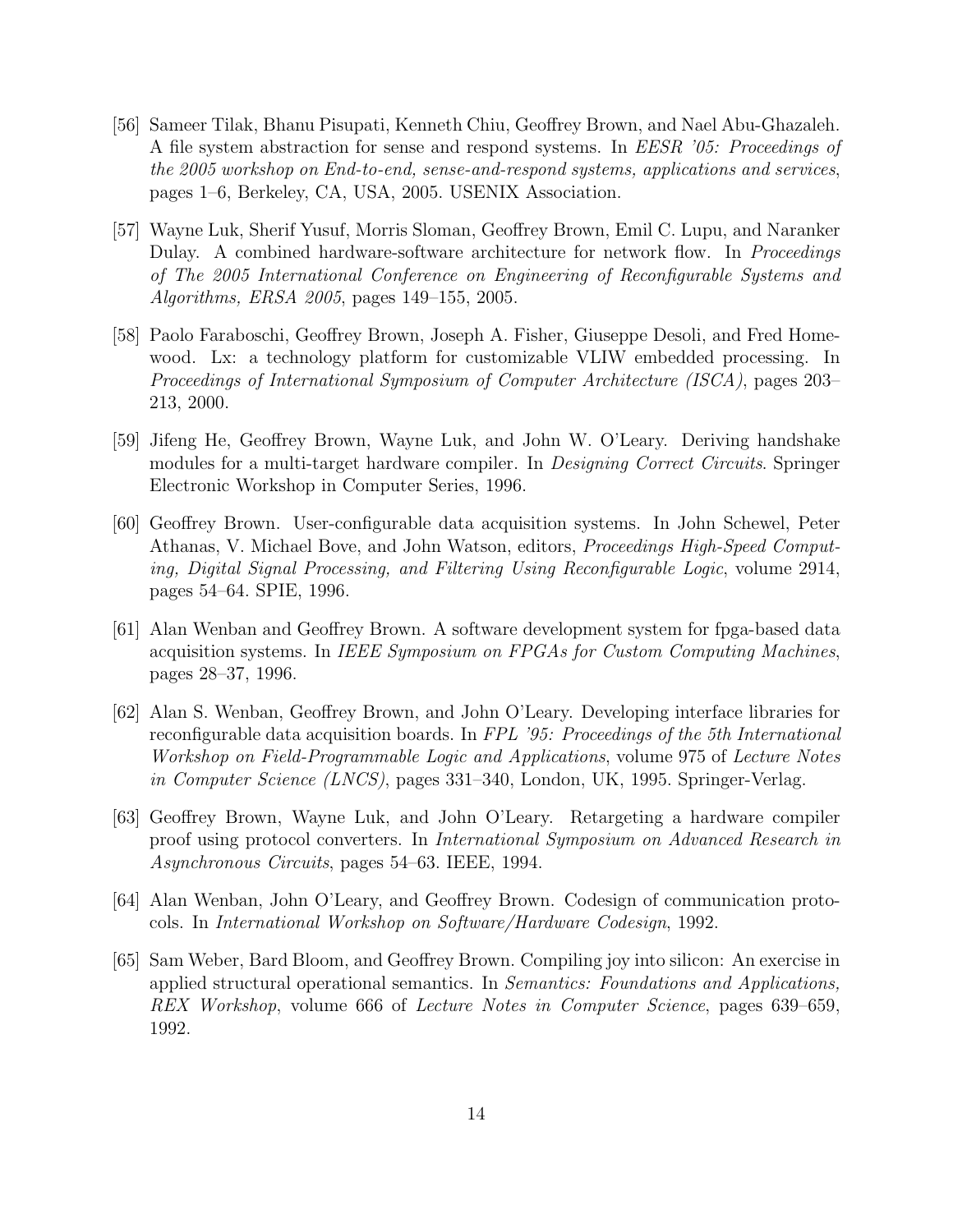- [66] Sam Weber, Bard Bloom, and Geoffrey Brown. Compiling joy into silicon. In Thomas Knight and John Savage, editors, Brown/MIT Conference on Advanced Research in VLSI and Parallel Systems, pages 79–98, 1992.
- [67] Richard Chapman, Geoffrey Brown, and Miriam Lesser. Verified high-level synthesis in BEDROC. In European Design Automation Conference, pages 59–63. IEEE, 1992.
- [68] Chee-Keng Chang, Geoffrey Brown, and Miriam Lesser. "EDISYN: A Language-Based Editor for High-Level Synthesis". In D. Borrione and R. Waxman, editors, CHDL 91 - Computer Hardware Description Languages and their Application, pages 339–357, Marseille, France, April 1991. North-Holland.
- [69] Geoffrey Brown and Michael Merritt. Hierarchical lazy caches. In 28th Allerton Conference on Communication, Control, and Computing, pages 548–557, October 1990.
- [70] Geoffrey Brown. Towards truly delay insensitive circuit realizations of process algebras. In Workshop on Designing Correct Circuits, Workshops in Computer Science, pages 120–131. Springer-Verlag, September 1990.
- [71] David Basin, Geoffrey Brown, and Miriam Leeser. Formally verified synthesis of cmos. In IMEC-IFIP International Workshop on: Applied Formal Methods For Correct VLSI Design, volume 1, pages 197–208, Leuven, Belgium, 1989.
- [72] Yehuda Afek and Geoffrey Brown. Self-stabilization of the alternating-bit protocol. In Eighth IEEE Symposium on Reliable Distributed Systems, pages 80–83, 1989.
- [73] Miriam Leeser and Geoffrey Brown. Verifying high-level hardware synthesis tools. In Fourth International Workshop on High-Level Synthesis, October 1989.
- [74] Geoffrey Brown, Mohamed Gouda, and Raymond Miller. Block acknowledgment: redesigning the window protocol. In SIGCOMM '89: Symposium proceedings on Communications architectures & protocols, pages 128–135, New York, NY, USA, 1989. ACM Press.
- [75] Yehuda Afek, Geoffrey Brown, and Michael Merritt. A lazy cache algorithm. In ACM Symposium on Parallel Algorithms and Architectures, pages 209–222, June 1989.
- [76] Geoffrey Brown and Miriam Leeser. Synthesizing correct sequential circuits. In International Conference on Computer Hardware Description Languages, pages 169–182, June 1989.
- [77] Geoffrey Brown, Mohamed Gouda, and Chuan lin Wu. A self-stabilizing token system. In Hawaii International Conference on System Sciences, pages 218–222, 1987.
- [78] Geoffrey Brown and Chuan lin Wu. Operating system kernel for a reconfigurable multiprocessor system. In International Conference on Parallel Processing, pages 234–241, August 1986.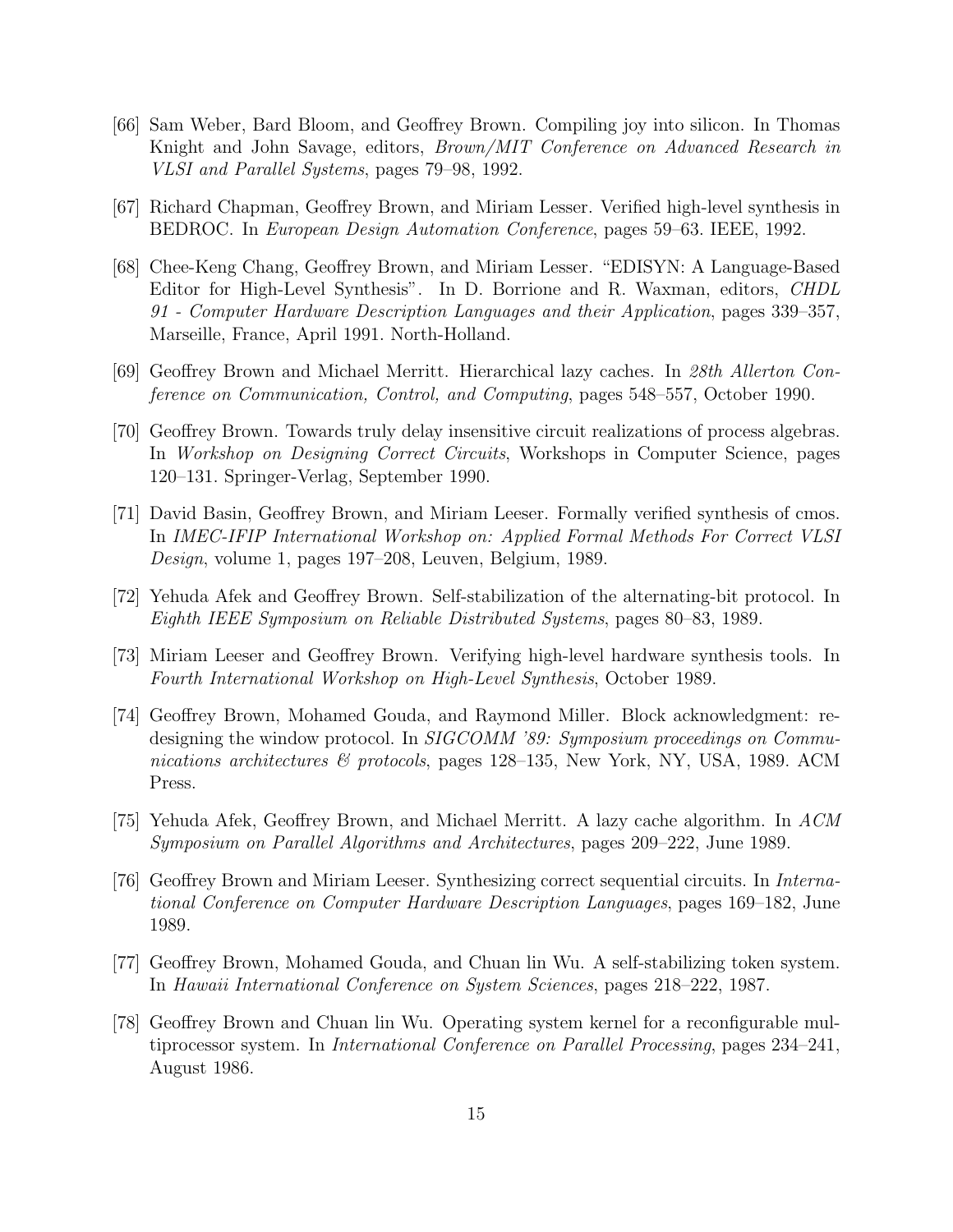- [79] Manjai Lee, Eric Fiene, Chuan lin Wu, Geoffrey Brown, and Nader Bagherzadeh. Network facility for a reconfigurable computer architecture. In *International Conference on* Distributed Computing Systems, pages 264–271, 1985.
- [80] Chuan-Lin Wu, Manjai Lee, Chai Sudtikipisan, Jamshad Moaddeb, Geoffrey Brown, Woei Lin, Nader Bagherzadeh, and David Vaughn. Prototype of star architecture – a status report. In National Computer Conference, pages 191–201, 1985.

#### Reports

- [81] Geoffrey Brown. Ensuring long-term access to government documents. In International Association for Social Science Services and Technology (IASSIST), 2007.
- [82] Geoffrey Brown. Virtualizing the CIC floppy disk project: An experiment in preservation using emulation. In Federal Depository Library Conference, Fall 2006.
- [83] Geoffrey Brown and Lee Pike. "easy" parameterized verification of cross clock-domain protocols. In Designing Correct Circuits, April 2006.
- [84] Geoffrey Brown. Internet address clustering for intelligent route control. 2003.
- [85] Nikolay Mateev, Paolo Faraboschi, and Geoffrey Brown. An analysis of data access patterns in integer benchmarks. Technical report, HP Labs Internal Report, November 1997.
- [86] Sam Weber, Bard Bloom, and Geoffrey Brown. Compiling joy into silicon: A formally verified compiler for delay-insensitive circuits. Technical Report TR96-1566, Cornell University Department of Computer Science, 1996.
- [87] Alan Wenban, John O'Leary, and Geoffrey Brown. Using the promela toolset with the riopci user configurable i/o board. User Manual, August 1996.
- [88] Alan Wenban and Geoffrey Brown. Multi-rate clocking for reconfigurable logic arrays. In 4th Canadian Workshop on Field Programmable Devices, August 1996.
- [89] John O'Leary, Alan Wenban, and Geoffrey Brown. A toolset for supporting systems with reconfigurable hardware. Technical Report, October 1994.
- [90] Geoffrey Brown and Mirian Leeser. From programs to transistors: verifying hardware synthesis tools. In Miriam Leeser and Geoffrey Brown, editors, *Proceedings of the* Mathematical Sciences Institute workshop on Hardware specification, verification and synthesis: mathematical aspects, number 408 in Lecture Notes in Computer Science, pages 129–151, New York, NY, USA, 1990. Springer-Verlag New York, Inc.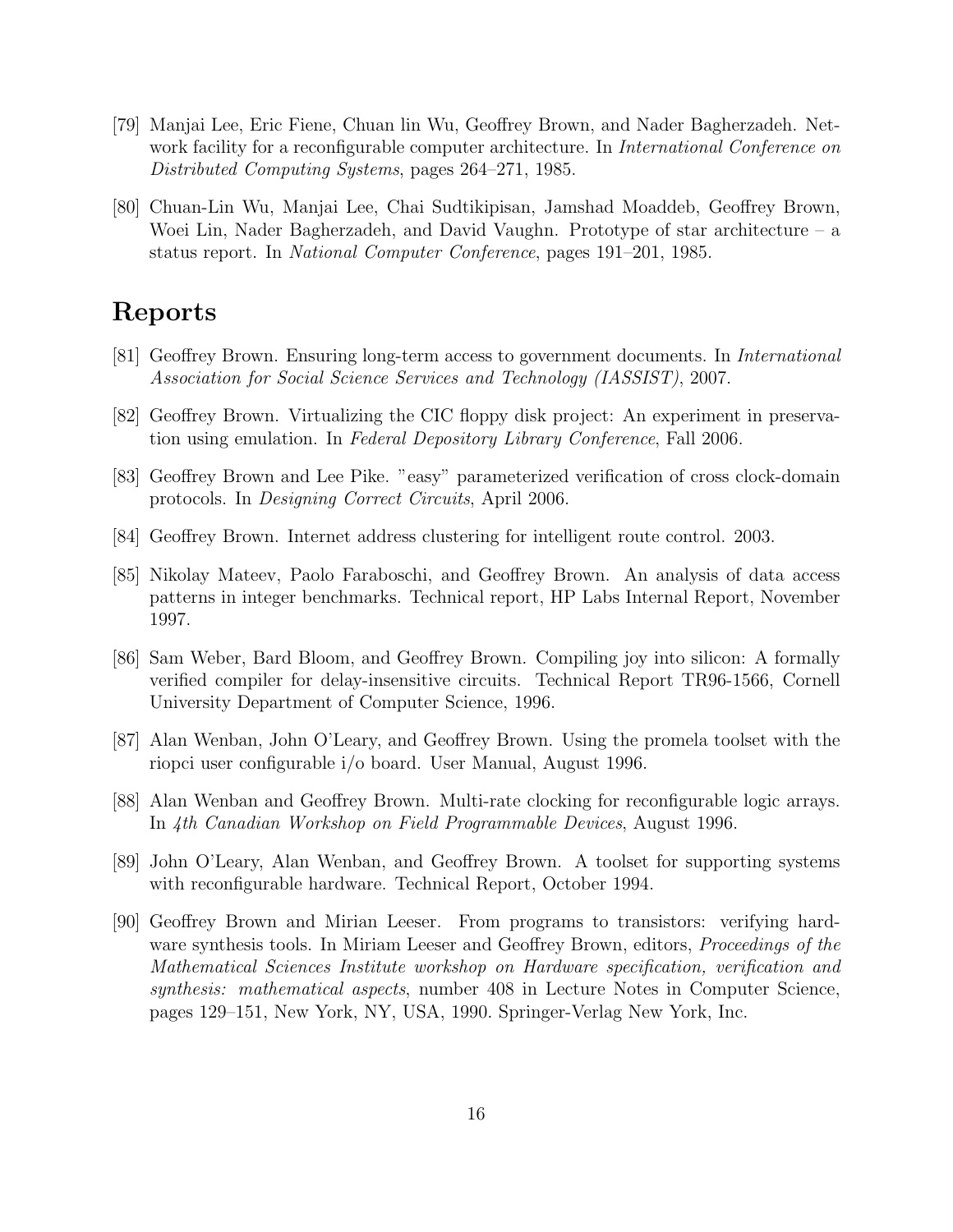# MS/PHD Students Supervised (chair)

| Zahra Tarkhani   | MS, December 2017.                                                                                                                                                |
|------------------|-------------------------------------------------------------------------------------------------------------------------------------------------------------------|
| Kam Woods        | PhD, December 2010 "Preserving Long-term Access to Government Doc-<br>uments in Legacy Digital Formats"                                                           |
| Bhanu Pisupati   | PhD, August 2007 "A Virtual Filesystem Framework to Support Embed-<br>ded Software Development"                                                                   |
| Alan Wenban      | PhD, August 1997 "A Software Development Environment for Real-Time<br>systems Based on User-reconfigurable Hardware."                                             |
| John O'Leary     | PhD, August 1995, "A Model and Proof Technique for Verifying Hard-<br>ware Compilers for Communicating Processes."                                                |
| Larry Prince     | MS, Fall 1994, "A Prototype Token Ring Local Area Control Network<br>for Sensors."                                                                                |
|                  | Richard Chapman PhD (CS), August 1993, "Verified High Level Synthesis."                                                                                           |
|                  | Chee-keng Chang MS, Summer 1990, topic "A Compiler for a High-level Hardware Descrip-<br>tion Language."                                                          |
| Peter DelVecchio | MS, Summer 1989, "The Design and Formal Verification of an Integrated<br>Circuit for Use in a Floating-Point Systolic Array Fast Fourier Transform<br>Processor." |

## PHD Students Supervised (minor member)

Omer Arap (CS PhD 2016), "Offloading Collective Operations to Network Aware Programmable Logic", Filipa Duarte (ECE PhD 2008 – Technical University of Delft, "A Cache-Based Hardware Accelerator for Memory Data Movements", Lee Pike (CS PhD 2006) "Formal Verification of Time-Triggered Systems", Dana Madsen (EE PhD 1997) "Dynamic cache partitioning for vector and matrix computations", Mark Charney (EE PhD 1995) "Correlation-based hardware prefetching", Bradford Glade (CS PhD 1995) "A scalable architecture for reliable publish/subscribe communication in distributed system", Mark Aagaard (EE PhD 1994) "A framework for the specification, design, and verification of pipelines with structural hazards", Russell Brown (CS PhD 1994) "Localization, mapmaking, and distributed manipulation with flexible, robust mobile robots", Mark Linderman (EE PhD 1994) "Simulation of digital circuits in the presence of uncertainty", William Rucklidge (CS PhD 1994) "Efficient visual recognition using the Hausdorff distance", Mayan Moudgill (CS PhD 1993) "Implementing and exploiting static speculation on multiple instruction issue processors", Christos Zoulas (PhD 1991) "A general purpose rasterization processor"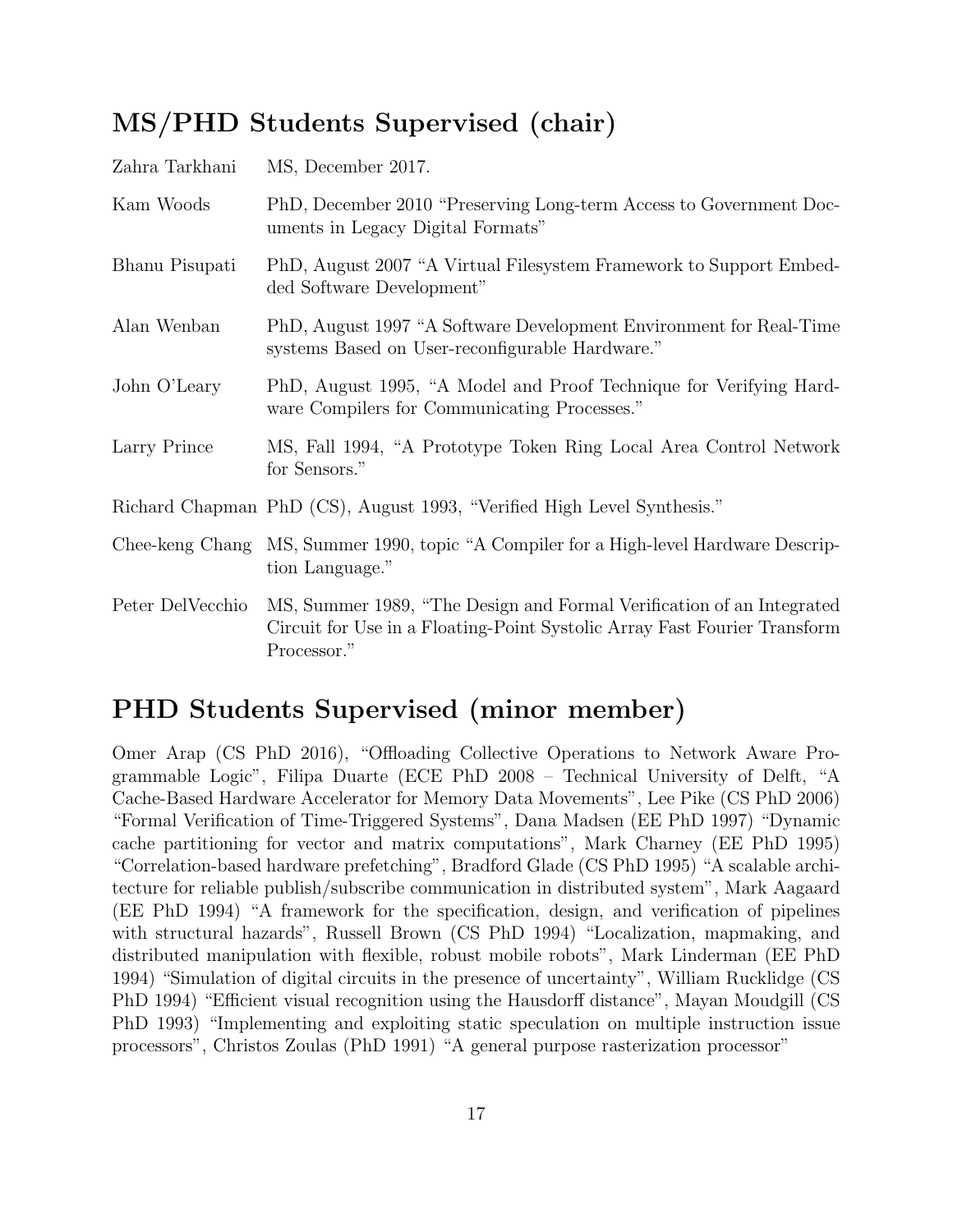#### MEng and Undergraduate Project Students

MEng Students – Natasha Avila, William Bogdel, Richard Hammerstone, Glen Bartolini, Matt Fisch, Dawn Hergenhan, Anitruth Hiranraks, Bennett Ih, Perry Kamel, Jaidi Khalil, Minjung Kim, Paul Look, Kolawole Otitoju, Anthony Poon, Doug Rosich, Douglas Smith, Siu Kwan Tsang, Steve Thenell, Fadi Zuhayri

Undergraduate Senior Projects – Ivan Bachelder, Mike Bracken, Scott Casavant, Sujai Chari, Gerald Cheung, Frances Donate, Leslie Farkus, Thomas Jackson, Sin-Kuen Ko, Jesse Lackey, Paul Look, Doug Nortz, Parissa Mohamadi, Ralph Mor, Ted Nelson, Tony Su

### Selected Invited Lectures

IMAL, Brussels, Sustainable Emulation for Long-Term Preservation of Digital Artifacts, October 2015.

Workshop on Software Infrastructure for Reproducibility in Science, NYU, Accessing Born-Digital Materials in the Face of Technical Obsolescence, May 2013.

Indiana University Institute for Digital Arts and Humanities Accessing Born-Digital Materials in the Face of Technical Obsolescence, April 2012.

University of North Carolina School of Information and Library Science, Enabling Long-term Access to Born-Digital Materials on CD-ROMS: Migration , Emulation, and an Imperative to Pool Technical Knowledge, March 2011.

University of Illinois Graduate School of Library and Information Science, Enabling Long-term Access to Born-Digital Materials on CD-ROMS: Migration, Emulation, and an Imperative to Pool Technical Knowledge, February 2011.

National Library of the Netherlands (Koninklijke Biblioteek), Virtualizing the CIC Floppy Disk Project: An Experiment in Preservation Using Emulation, November 2006.

Indiana University Logic Seminar "Easy" Parameterized Verification of Cross Clock Domain Protocols, October 2005.

Technical University of Delft, On-chip File Systems to Support SoC Software Development, January 2005.

University of Utah Computer Science Department, Internet Address Clustering for Intelligent Route Control, February 2003.

University of California Davis Electrical Engineering Department, Internet Address Clustering for Intelligent Route Control, February 2003.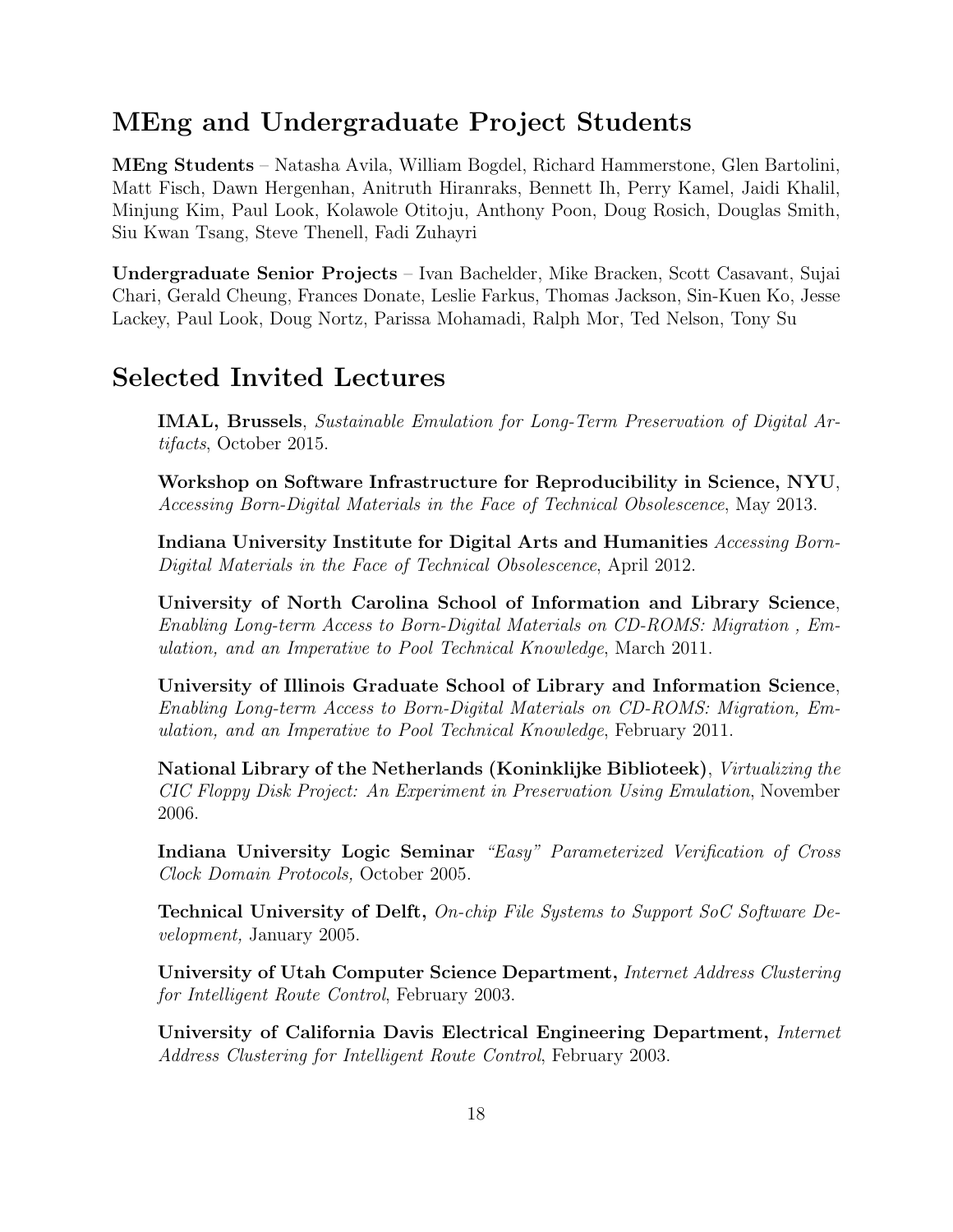McGill University Computer Science Department, Internet Address Clustering for Intelligent Route Control, February 2003.

Washington University Computer Science Department, *Internet Address Clus*tering for Intelligent Route Control, February 2003.

Indiana University Computer Science Department, Internet Address Clustering for Intelligent Route Control, Fall 2002.

HP Embedded Workshop, Scalability and Customization in the Lx Embedded Processor Family with P. Faraboschi, 1999.

HP Integrated Circuits Business Unit, Accurate LISARD Icache Simulation, April 1997.

HP Laboratories, Exploring "Custom" in CVLIW, February 1997.

Northeastern University, User Configurable Data Acquisition Systems, November 1996.

Hewlett Packard Labs, User Configurable Data Acquisition Systems, October 1996.

Xilinx Workshop on Reconfigurable Computing, Data Acquisition Systems with User Configurable Hardware, July 1996.

Rome Laboratories, Hardware Compiler Verification – An Exercise in Combining Model Checking and Algebraic Laws in Large Scale System Verification, spring 1996.

Cornell University EE Colloquium, Data Acquisition Systems with User Configurable Hardware, September 1995.

Oxford University, "Compiling Concurrent Programs Into Delay Insensitive Circuits," Fall 1993.

Southbank University, "Compiling Concurrent Programs Into Delay Insensitive Circuits," Fall 1993.

Gronigen University, "Compiling Concurrent Programs Into Delay Insensitive Circuits," May 1993.

GMD – Bonn, Germany, "Compiling Concurrent Programs Into Delay Insensitive Circuits," May 1993.

Xerox PARC, Compiling Programs into Delay-Insensitive Circuits, May 1992.

University of Texas, Towards Truly Delay-Insensitive Circuit Realizations of Process Algebras, November 1991.